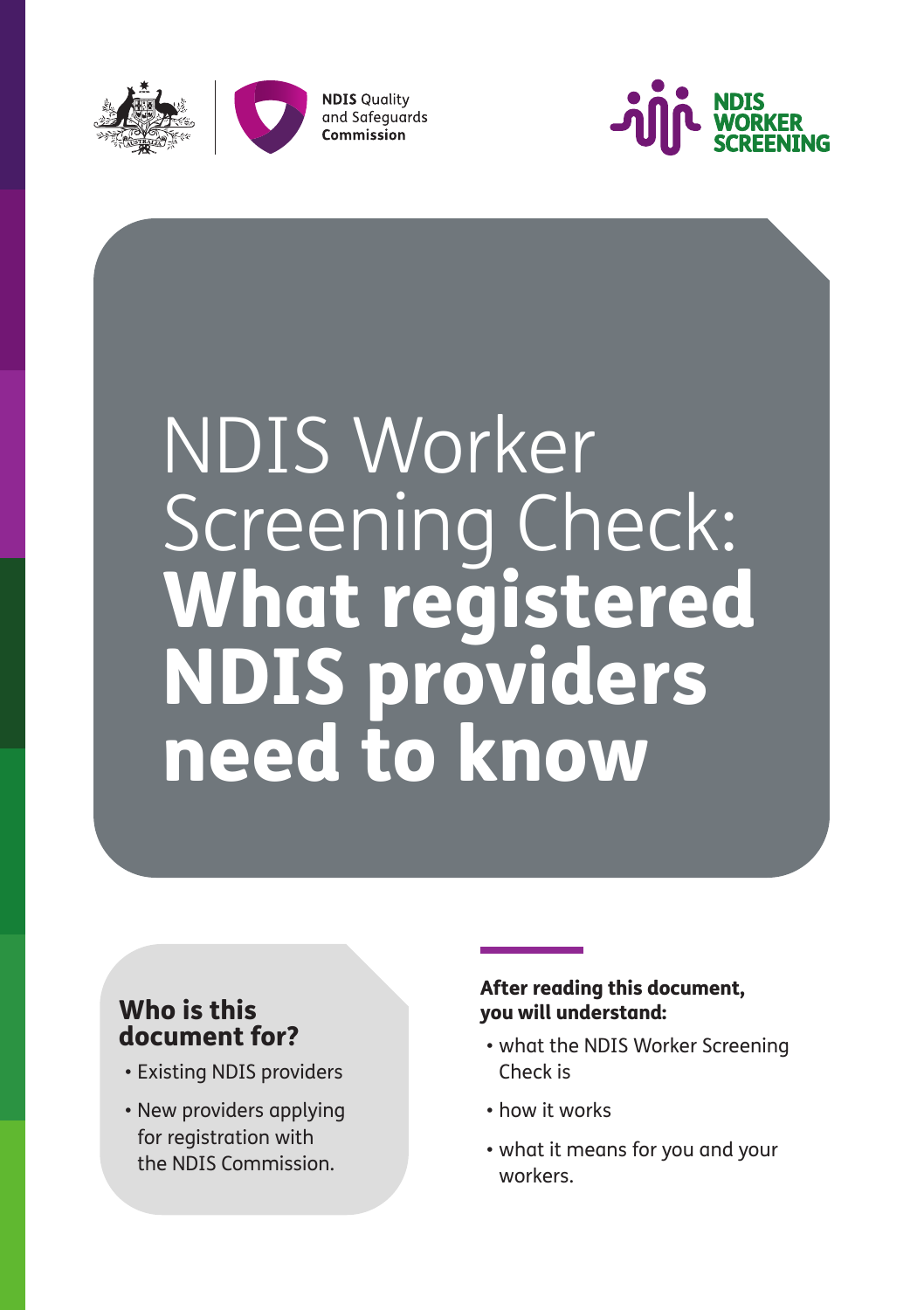

What is the NDIS Worker **Screening** Check?

From 1 February 2021, the NDIS Worker Screening Check (Worker Screening Check) replaces the different arrangements operating in each state or territory, setting a minimum national standard that all workers engaged in risk assessed roles must meet. Some states and territories may still have additional requirements in some circumstances, e.g. people working with children may need to undertake additional screening. There are additional obligations or restrictions in relation to NDIS Worker Screening for providers in [Queensland.](http://workerscreening.communities.qld.gov.au/)

The Worker Screening Check is an assessment of whether a person who works, or seeks to work, with people with disability poses a risk to them. It will determine whether a person is cleared or excluded from working in certain roles with people with disability.

The Worker Screening Check will be conducted by the Worker Screening Unit (WSU) in the state or territory where a person applies. The WSU also decides whether a person is cleared or excluded.

Registered NDIS providers are required to engage only workers who have been cleared in any role that is a '[risk assessed role'](https://www.ndiscommission.gov.au/providers/worker-screening#ide).

Worker screening is only one of a range of strategies that operate together to reduce risk of harm to people with disability. NDIS providers must also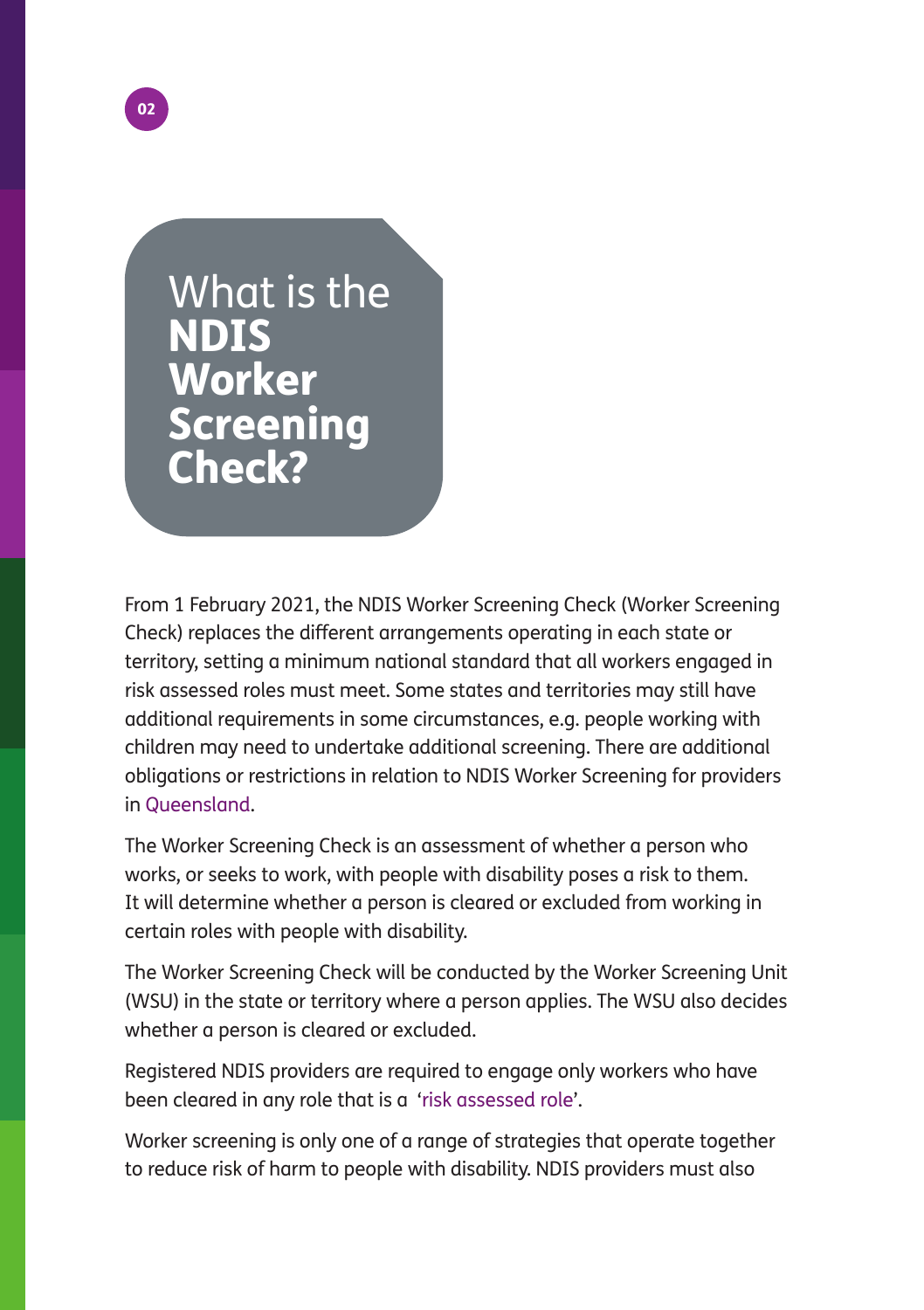implement additional policies, procedures and practices that assist in identifying and minimising risk of harm to people with disability. These include promoting positive organisational cultures that do not tolerate abuse, neglect or exploitation; ensuring quality recruitment, selection and screening; and maintaining a focus on education and training.

03

### When will the Worker Screening Check start?

The Worker Screening Check starts on 1 February 2021, except in the Northern Territory. The Northern Territory will start the Worker Screening Check no later than 1 July 2021.

Before the Worker Screening Check started, registered NDIS providers providing supports and services to NDIS participants were required to ensure their workers in risk assessed roles meet the screening requirements for the state or territory in which the worker is operating. A person has an **acceptable check** when they meet the requirements of the [transitional and](https://www.ndiscommission.gov.au/providers/worker-screening/interimarrangements)  [special arrangements](https://www.ndiscommission.gov.au/providers/worker-screening/interimarrangements) that apply to the state or territory where they provide NDIS supports and services to people with disability.

Acceptable checks that were previously issued within each state or territory will continue to be recognised for a period of time after the Worker Screening Check starts. More information about periods of time for recognition of acceptable checks in each state and territory after the start of the Worker Screening Check is available on the NDIS Quality and Safeguards Commission (NDIS Commission) website.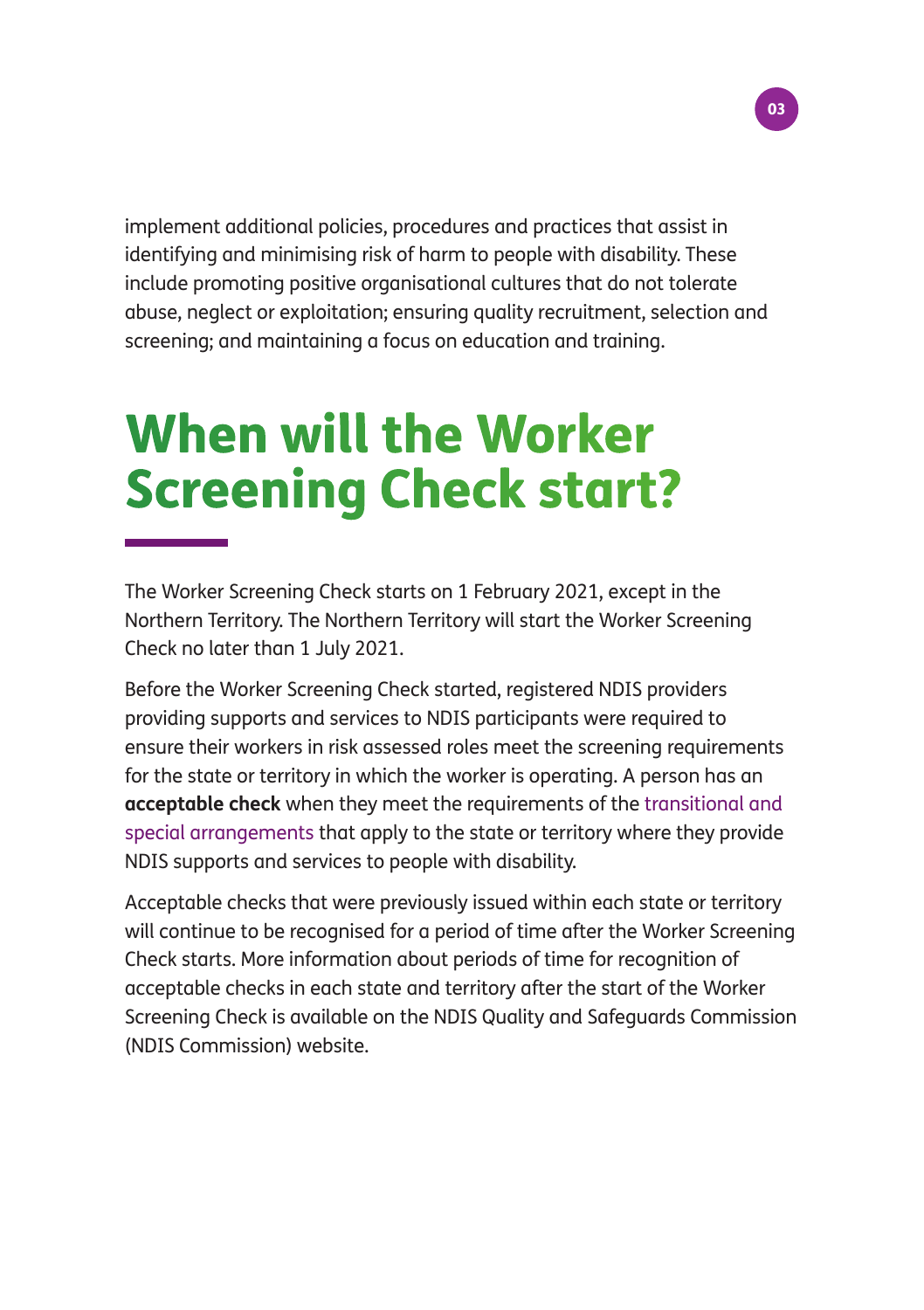## What will the Worker Screening Check do?

The Worker Screening Check is a way to support registered NDIS providers to comply with your obligations when recruiting, selecting and reviewing the ongoing suitability of your workers.

It will:

- be an important tool in your recruitment, selection and screening processes, and assist in the ongoing review of the suitability of workers
- increase self-managed participants' choice and control by giving them the option to ask that the workers who provide them with supports and services obtain a Worker Screening clearance before engaging them
- allow workers with a Worker Screening clearance to work in risk assessed roles with registered NDIS providers in any state or territory across Australia
- assist in improving the quality and safety of NDIS supports to NDIS participants.

### How long is the NDIS Worker Screening clearance valid?

Workers with an NDIS Worker Screening clearance are subject to ongoing monitoring against police and other relevant information.

This means their NDIS Worker Screening clearance status can be re-assessed if a WSU or the NDIS Commission receives new or updated information that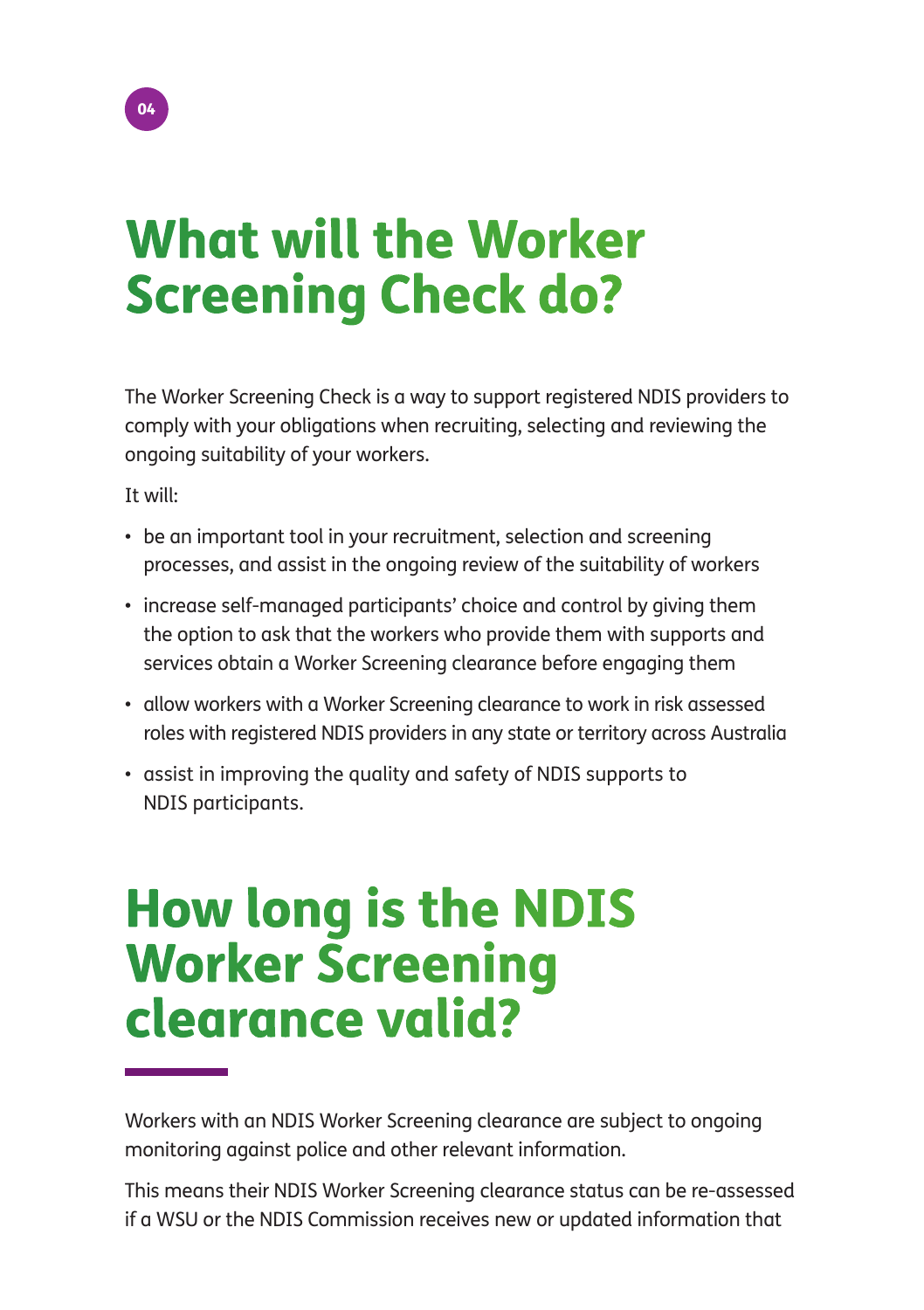

suggests they pose a risk to people with disability. If this happens, they may be excluded from having an NDIS Worker Screening clearance before their existing NDIS Worker Screening clearance expires.

NDIS Worker Screening clearances expire every five (5) years.

## Which workers need to hold a Worker Screening Check?

Workers you employ or otherwise engage to work in a 'risk assessed role' need to hold a Worker Screening Check , if they do not hold a valid acceptable check. An acceptable check is no longer valid if it has expired or been revoked.

You are responsible for identifying the risk assessed roles in your organisation.

Workers who are not in risk assessed roles will not be required to hold an NDIS Worker Screening clearance.

However, you may choose to ask any worker to apply for a Worker Screening Check and obtain an NDIS Worker Screening clearance.

### When can workers work in a risk assessed role for a registered NDIS provider?

A worker who holds a Worker Screening Check or a valid acceptable check can start work, or continue work, immediately.

In some states or territories, in certain circumstance local laws may permit a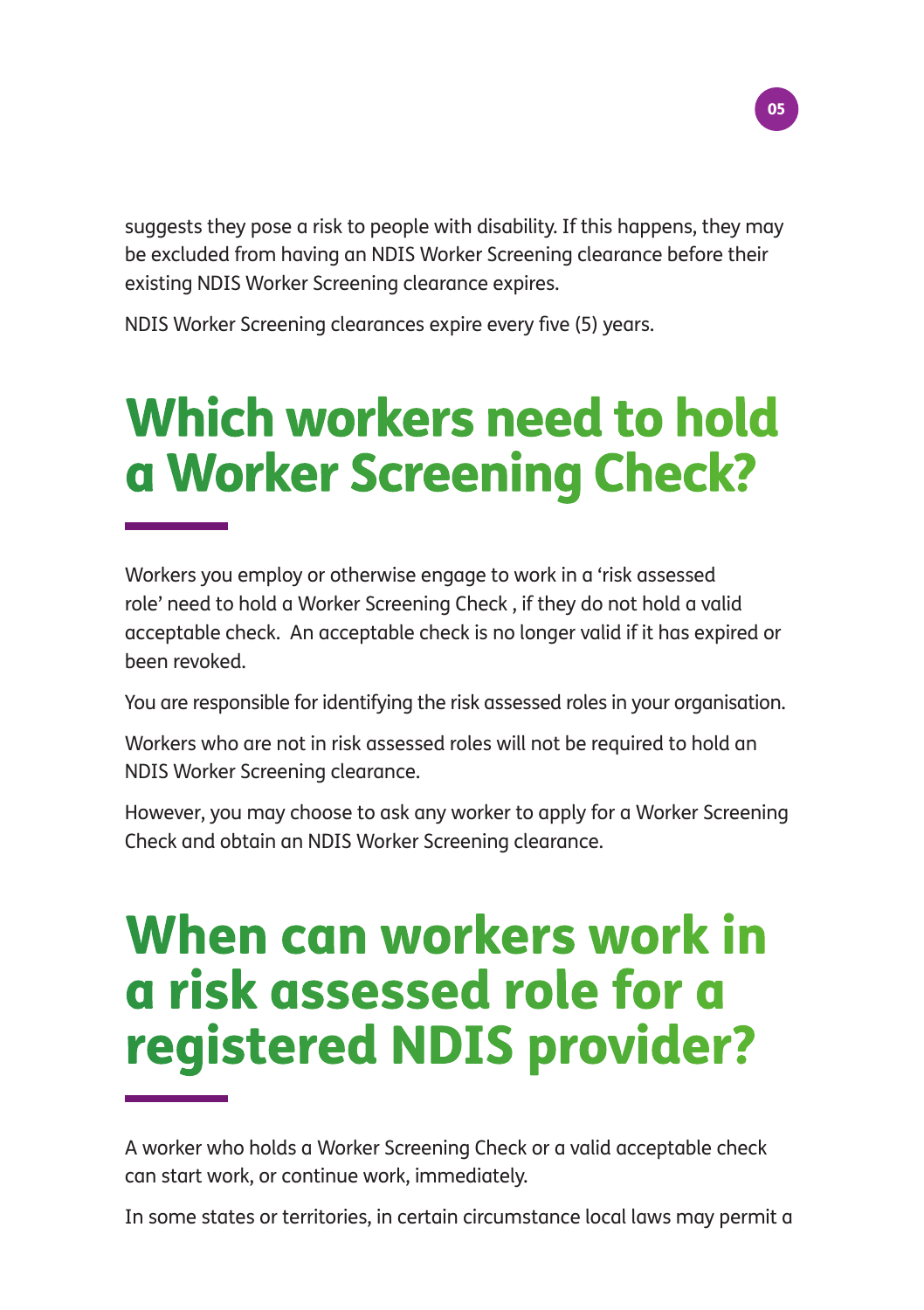

registered NDIS provider to allow a worker to begin working in a risk assessed role after they apply for a Worker Screening Check but before they have been granted a clearance.

 If the laws of your state or territory allow you to engage the worker in a risk assessed role after submitting an application, but before an outcome has been issued, you must have appropriate safeguards in place.

### What if a worker is excluded through their Worker Screening Check application?

If a worker has received an NDIS Worker Screening exclusion as a result of their Worker Screening Check, you cannot allow that worker to undertake a risk assessed role.

## What records do I need to keep?

Registered providers are required to keep [records](https://www.ndiscommission.gov.au/providers/worker-screening#rec) for each risk assessed role and for workers in risk assessed roles.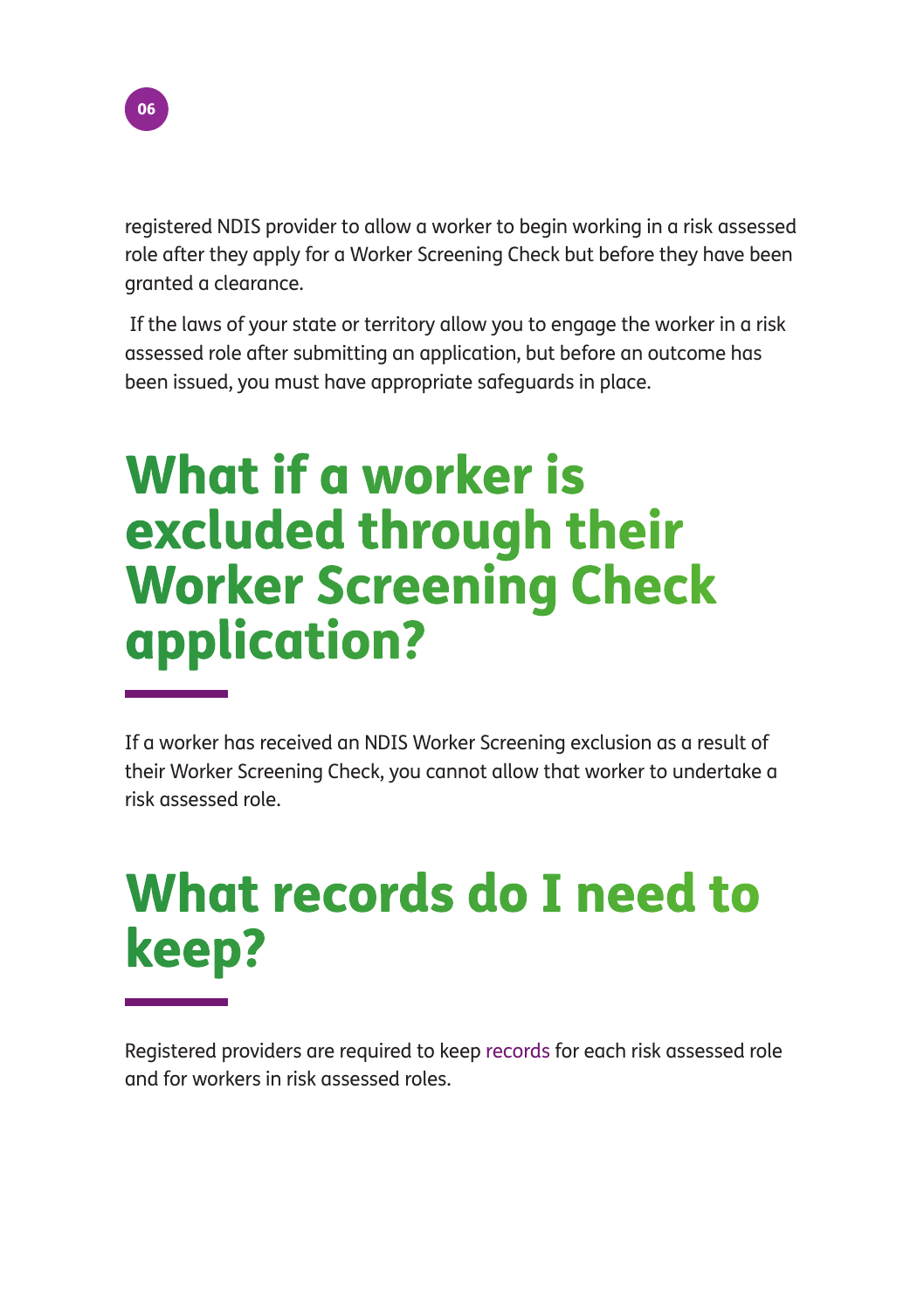### 07

## What is the NDIS Worker Screening Database?

The NDIS Worker Screening Database (NWSD) is held by the NDIS Commission.

The NWSD:

- holds a register of cleared and excluded workers as determined by each state and territory's WSU
- supports national ongoing monitoring of the criminal history records of workers with NDIS Worker Screening clearances
- means NDIS providers across the country can use a single online portal to verify their workers' Worker Screening Check applications, and review the NDIS Worker Screening clearances of prospective workers, without needing to contact individual state and territory WSUs
- helps NDIS providers with record-keeping requirements.

The NWSD **only** holds information about workers' NDIS Worker Screening clearance status for those workers who have undergone a Worker Screening Check. It will not hold information about acceptable checks. It will not hold the personal information used by a state or territory WSU to assess a worker's Worker Screening Check outcome.

### When will the NWSD go live?

The NWSD will commence operation from 1 February 2021.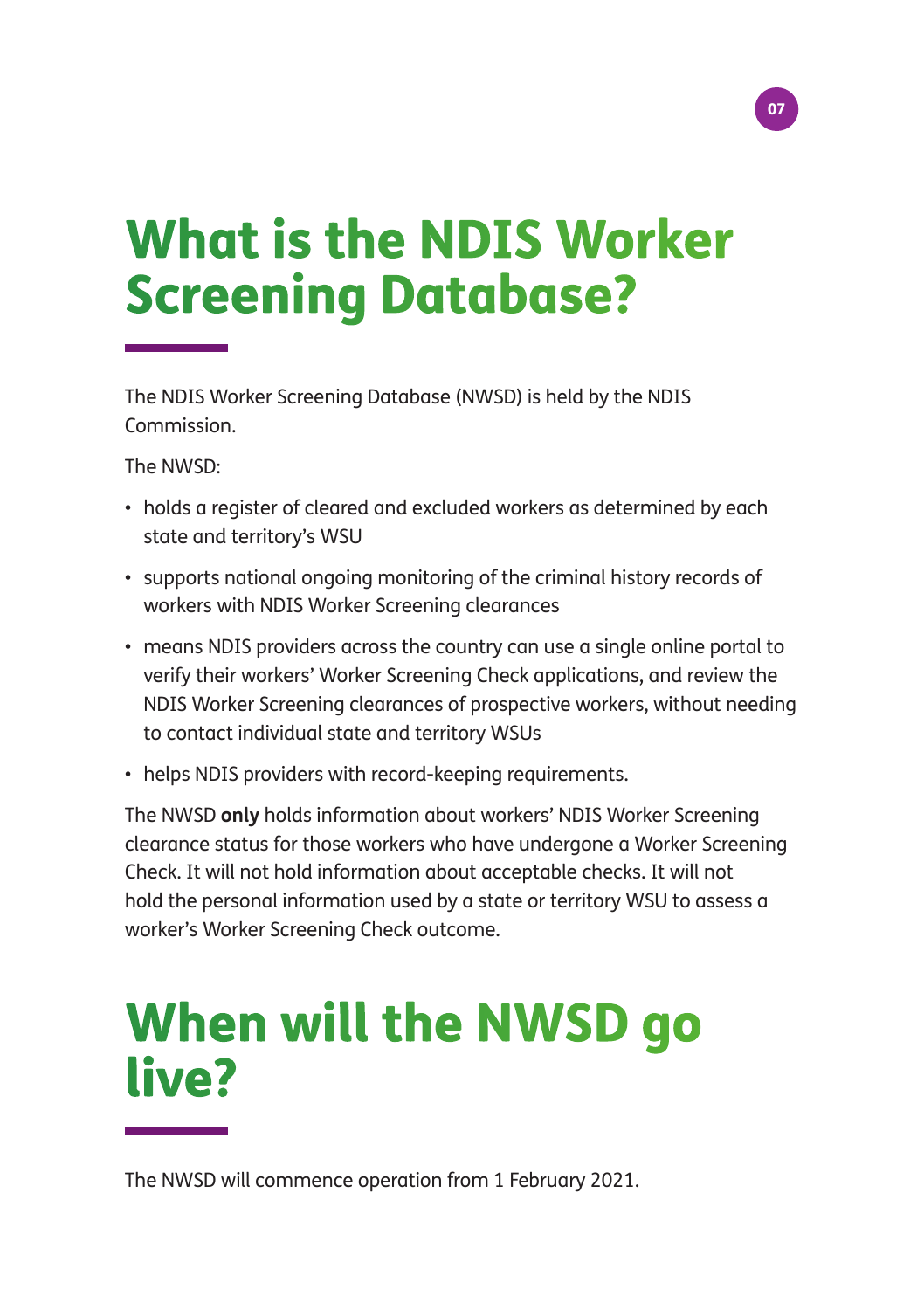### How do I get access to the NWSD?

Registered providers will have automatic access to the NWSD through a new tile on the NDIS Commission Portal.

## How do I use the NWSD?

Information about how to use the NWSD is available on the [NDIS](https://www.ndiscommission.gov.au/ndis-worker-screening-database)  [Commission website.](https://www.ndiscommission.gov.au/ndis-worker-screening-database)

## More information

### Worker Screening Units

For information about how to apply for a Worker Screening Check, visit the WSU webpage for your state or territory.

- Australian Capital Territory: [Access Canberra](https://www.accesscanberra.act.gov.au/app/home)
- New South Wales: [Office of the Children's Guardian](http://www.service.nsw.gov.au/ndiswc)
- Northern Territory: [NT Police, Fire and Emergency Services](https://forms.pfes.nt.gov.au/safent/)
- Queensland: [Department of Seniors, Disability Services and Aboriginal and](http://workerscreening.communities.qld.gov.au/)  [Torres Strait Islander Partnerships](http://workerscreening.communities.qld.gov.au/)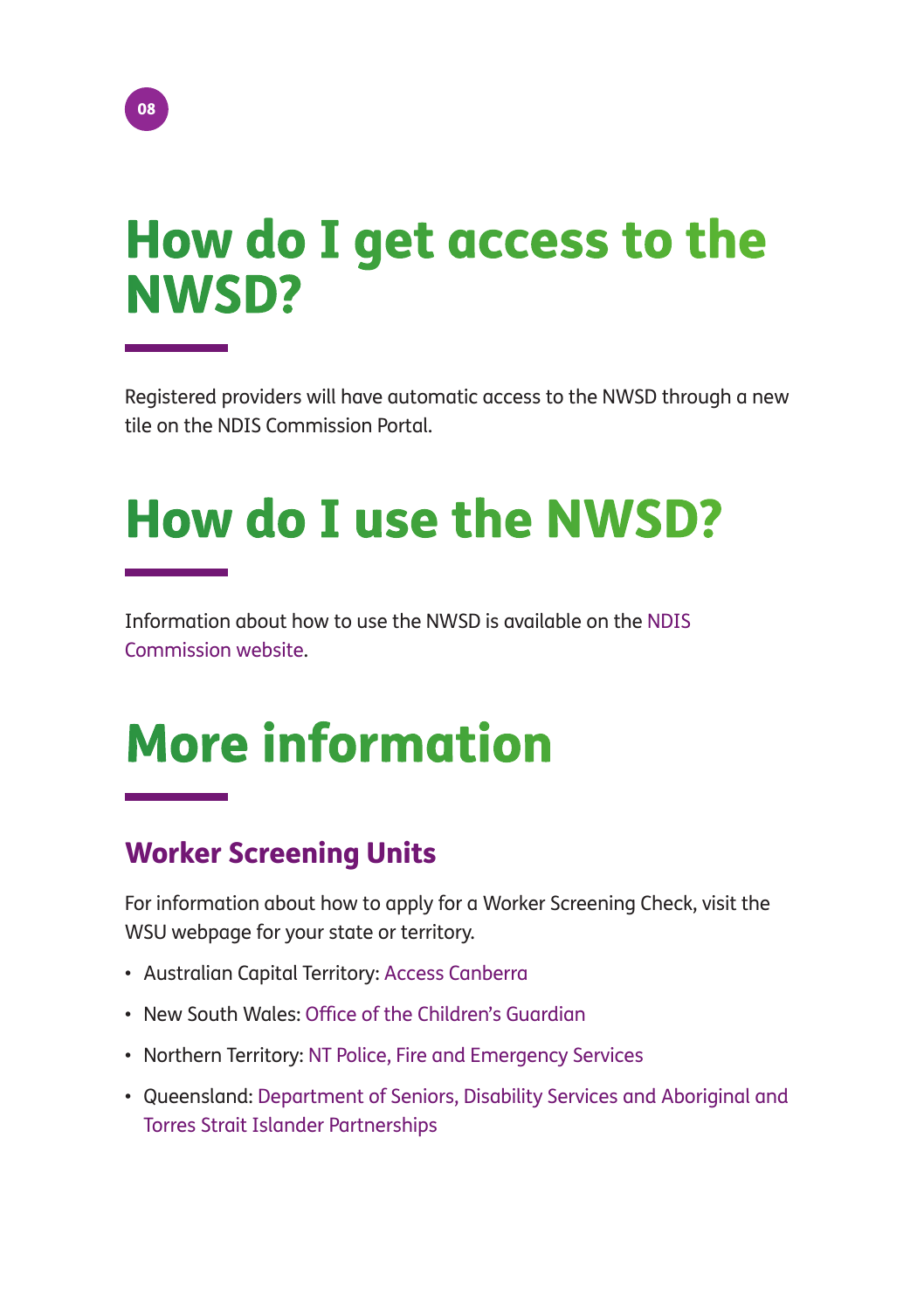- South Australia: [Department of Human Services](https://screening.sa.gov.au/)
- Tasmania: [Consumer, Building and Occupational Services](https://www.cbos.tas.gov.au/topics/licensing-and-registration/registrations/work-with-vulnerable-people)

09

- Victoria: [Department of Justice and Community Safety](https://www.vic.gov.au/ndis-worker-screening-check)
- Western Australia: [Department of Communities](https://www.wa.gov.au/organisation/department-of-communities/ndis-worker-screening-check)

### Legislation

- [NDIS \(Practice Standards Worker Screening\) Rules 2018](https://www.legislation.gov.au/Details/F2020C01138)
- [National Disability Insurance Scheme Act 2013](https://www.legislation.gov.au/Details/C2020C00392)

### NDIS Commission website

- [Glossary](https://www.ndiscommission.gov.au/about/ndis-worker-screening-check#gloss) of terms used in this fact sheet
- General information about [worker requirements](https://www.ndiscommission.gov.au/workers/worker-screening-workers)
- Information about the [NDIS Worker Screening Check for registered NDIS](https://www.ndiscommission.gov.au/providers/worker-screening)  [providers.](https://www.ndiscommission.gov.au/providers/worker-screening)
- [NDIS Practice Standards and Quality Indicators](https://www.ndiscommission.gov.au/document/986)